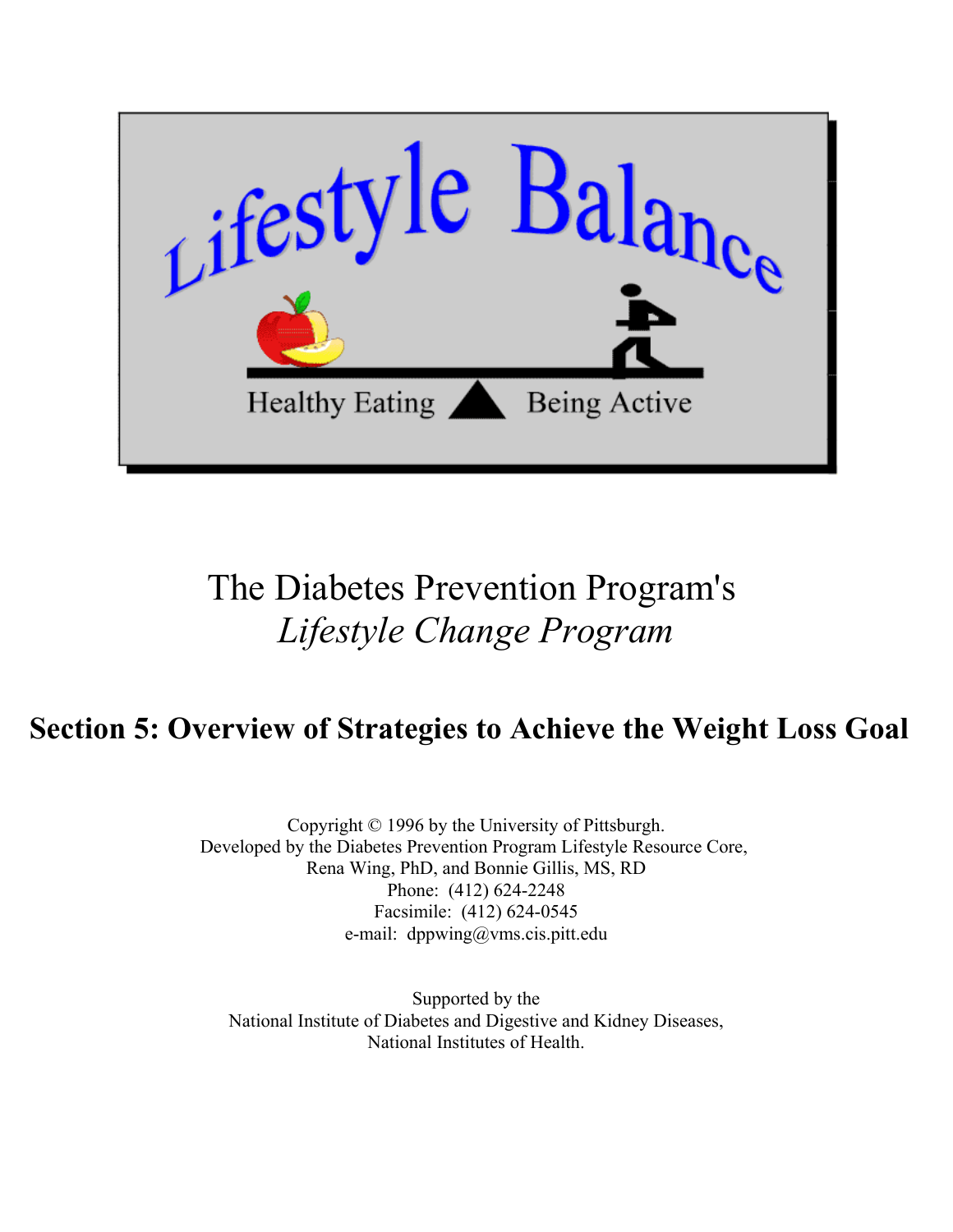### **Section 5: Overview of Strategies to Achieve the Weight Loss Goal**

#### **5.1. Achieving the Weight Loss Goal**

Participants in the lifestyle intervention should try to achieve the 7% weight loss goal within the first six months after randomization and then maintain their weight loss for the remainder of the study. This recommendation is based on several factors. First, a 7% weight loss equals a weight loss of 7 to 21 pounds (the latter occurring in individuals weighing 300 pounds). These weight losses can be achieved within 24 weeks at a reasonable rate of 1 to 2 pounds lost per week. In addition, in previous weight loss studies and clinical trials of dietary intervention, the maximum weight losses achieved were reached by six months. Finally, the purpose is to achieve the weight loss goal as soon as possible after the study starts to try to prevent the onset of diabetes; a slower rate of weight loss may increase the risk of diabetes onset.

If participants do not achieve the weight goal within six months, they will be encouraged to achieve it as soon as possible thereafter.

#### **5.2. Self-Monitoring Weight**

To help participants achieve and maintain the weight loss goal, all participants will be weighed at every face-to-face lifestyle intervention session, beginning with Session 4 or 2, Be a Fat Detective. Participants should be weighed in private at the beginning of the session. Weight can be taken with either a balance beam or a digital scale. The type of scale is not important, but an effort should be made to use the same scale throughout the study. Participants should be weighed in light-weight, indoor clothes, without shoes.

The Case Manager will record the weight on the DPP Lifestyle Intervention Data Form and on the weight graph in the participant's notebook. Participants should be encouraged to complete the weight graph themselves, if possible. The Case Manager and participant should discuss the participant's weight in relation to the 7% weight loss goal, and the Case Manager should continually encourage the participant to achieve the 7% weight loss goal.

In addition to being weighed at every face-to-face session, all lifestyle participants will be encouraged to weigh themselves at home at least weekly and record their weight on the back of their self-monitoring booklets. Participants should be instructed to weigh themselves on the same day(s) of the week and at the same time of day (for example, on Monday mornings), and the Case Manager should indicate this schedule on the back of the self-monitoring records.

At the beginning of the intervention, Case Managers may want to assign more frequent selfmonitoring of weight, for example, daily, and continue to encourage it if the participant finds it helpful. Some participants may respond to frequent fluctuations in their weight by becoming discouraged. However, the Case Manager can use a participant's record of frequent ups and downs in weight to teach the participant to focus on **trends** rather than on single values and to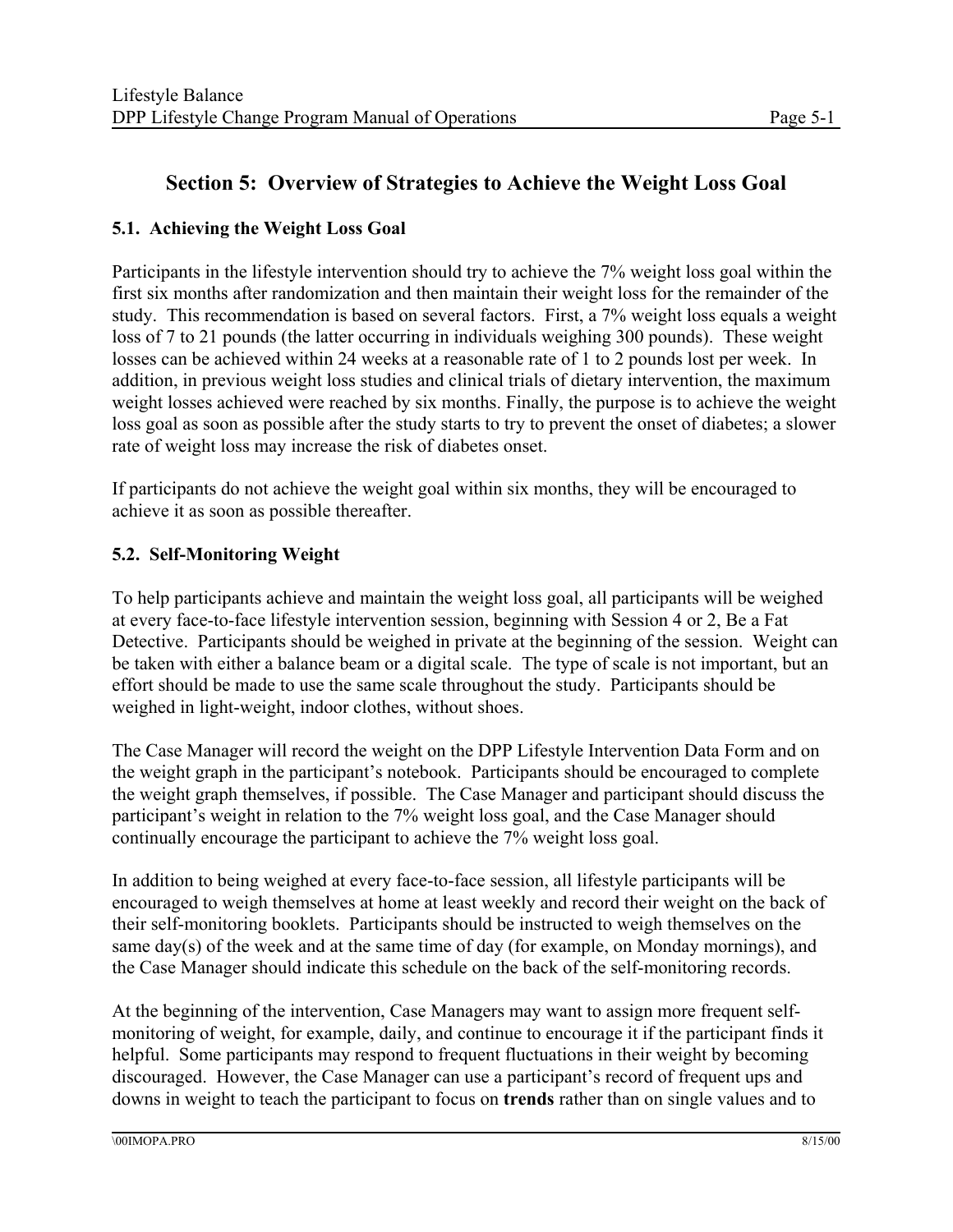respond promptly to slips with positive behavior changes until the results are seen consistently on the scales. In this way, frequent self-monitoring of weight can become a source of encouragement to many participants.

#### **5.3. Setting a Fat Intake Goal**

To help participants achieve and maintain the weight goal, all lifestyle participants will be given a goal for daily total fat intake in grams. The initial focus is on total fat rather than calories for several reasons. A focus on total fat is designed to accomplish a reduction in caloric intake while at the same time emphasizing overall "healthy eating" instead of a restrictive "diet" for weight loss alone. Focusing on total fat also simplifies the message and streamlines selfmonitoring requirements. Although the caloric density of fat is stressed from the beginning of the dietary intervention, calorie balance is formally introduced only after 7 or 8 weeks into the program. This delay is designed to allow time for the participant and interventionist to determine whether self-monitoring of fat and increasing physical activity is sufficient to achieve weight loss.

At any time during the study, participants who are interested in monitoring both calories and fat should be given both a fat and calorie goal and encouraged to monitor both aspects of the diet.

The fat goals have been calculated based on 25% of total calories from fat, using a calorie level estimated to produce a weight loss of 1 to 2 pounds per week (described in detail below). The various fat gram levels were then collapsed into one of four goals: 33, 42, 50, or 55 grams of fat.

A level of 25% of calories from fat was selected because it is believed to be effective, safe, and feasible. In the Women's Health Trial, a low-fat dietary-intervention trial, more than 80% of the intervention group had met their fat gram goal, calculated as 20% of baseline calories, within 3 months of randomization and maintained that goal through the end of the trial at 3 years. Although women in this study were not encouraged to decrease energy intake or lose weight, the reduction in fat intake was associated with a 25% reduction in total calories and a weight loss of 3.1 kg after 1 year. Weight loss was more strongly associated with change in percent energy from fat than with change in total energy intake.

All participants are to be given a fat intake goal, but it should be recognized that not all participants will immediately achieve this goal. For example, a participant who eats 40% of their calories from fat may initially find it difficult to achieve the 25% goal and may first reduce to 35% fat and then to 30% fat. However, the participant should be assigned the 25% fat goal, and all progress toward reaching this goal should be praised.

Lowering fat to a specific level is used in this study as a means to achieving the weight loss goal, rather than as a goal in and of itself. Thus, if a participant is consuming more than 25% of calories as fat, but is achieving the weight goal, and does not have hyperlipidemia (see Protocol), there is no need to focus on greater reductions in dietary fat.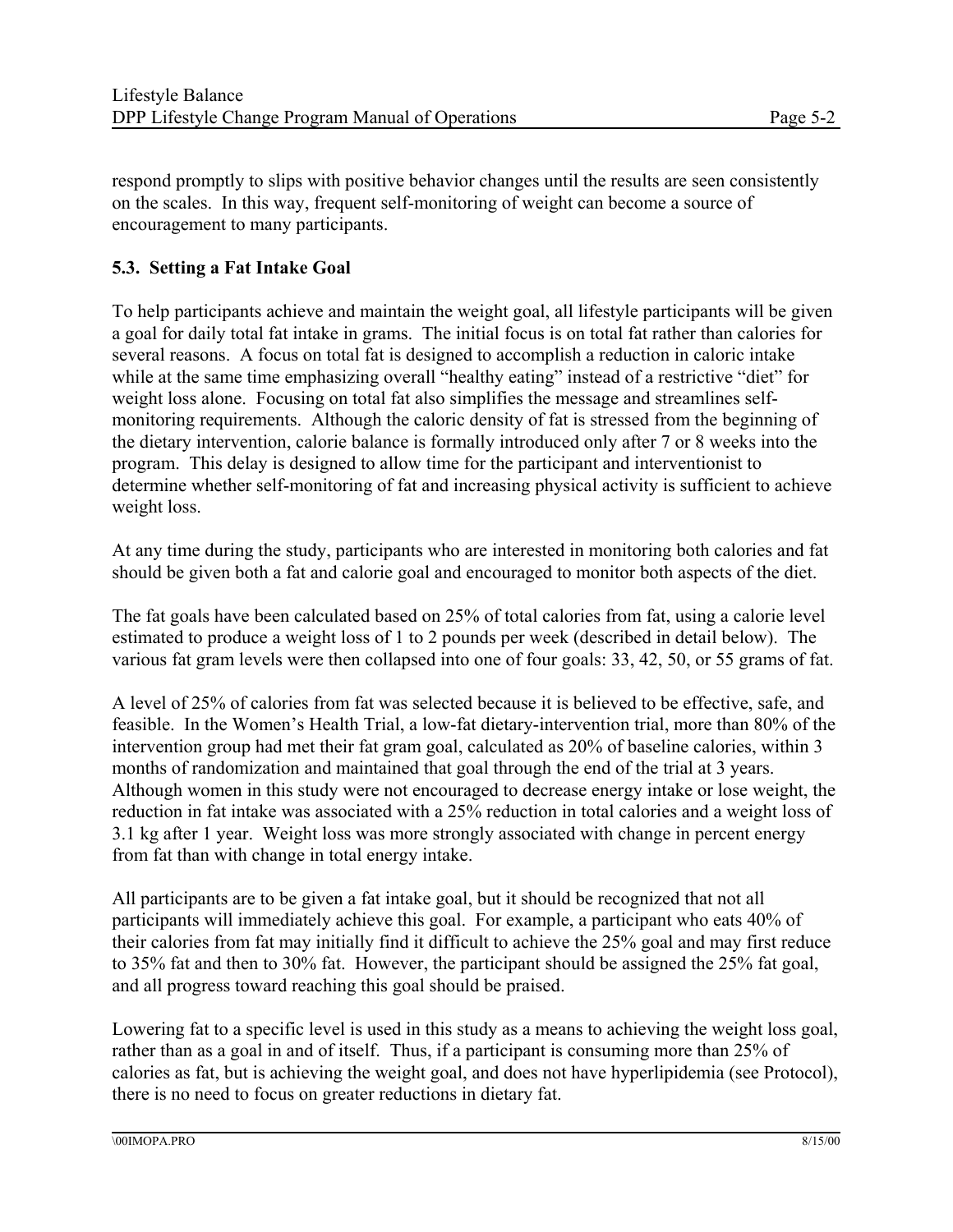| <b>Starting</b><br>Wt. (lb.) | FatGoal<br>(g) | Calorie<br>Goal |
|------------------------------|----------------|-----------------|
| 120                          | 33             | 1200            |
| 125                          |                |                 |
| 130                          |                |                 |
| 135                          |                |                 |
| 140                          |                |                 |
| 145                          |                |                 |
| 150                          |                |                 |
| 155                          |                |                 |
| 160                          |                |                 |
| 165                          |                |                 |
| 170                          |                |                 |
| 175                          | 42             | 1500            |
| 180                          |                |                 |
| 185                          |                |                 |
| 190                          |                |                 |
| 195                          |                |                 |
| 200                          |                |                 |
| 205                          |                |                 |
| 210                          |                |                 |
| 215                          |                |                 |

| <b>Starting</b><br>Wt. (lb.) | Fat Goal (g) | Calorie<br>Goal |
|------------------------------|--------------|-----------------|
| 220                          | 50           | 1800            |
| 225                          |              |                 |
| 230                          |              |                 |
| 235                          |              |                 |
| 240                          |              |                 |
| 245                          |              |                 |
| 250                          | 55           | 2000            |
| 255                          |              |                 |
| 260                          |              |                 |
| 265                          |              |                 |
| 270                          |              |                 |
| 275                          |              |                 |
| 280                          |              |                 |
| 285                          |              |                 |
| 290                          |              |                 |
| 295                          |              |                 |
| 300                          |              |                 |

#### **Table 5.1. DPP Lifestyle Intervention Fat and Calorie Goals\***

\*Note: To determine participants' fat and calorie goals, round their starting weight to the nearest starting weight on this table.

#### **5.4. Setting a Calorie Goal**

Some participants will achieve the weight loss goal by self-monitoring fat intake. Others, who may continue to eat large amounts of protein and carbohydrates or inaccurately estimate fat intake, will need to add calorie monitoring to achieve the weight loss goal. Participants who prefer to focus only on fat may do so until the session entitled, Tip the Calorie Balance. At that session a calorie goal will be introduced for participants who have not lost weight as expected.

It is important that the introduction of calorie self-monitoring not be conveyed as "punishment" for "failing" at fat self-monitoring but rather as another learning tool or method for understanding a participant's energy intake patterns.

The calorie goals were calculated by first estimating the daily calories needed to maintain starting weight (starting weight multiplied by 12). Next, between 500 and 1000 calories were subtracted to estimate the calories needed to lose 1 to 2 pounds per week and achieve the weight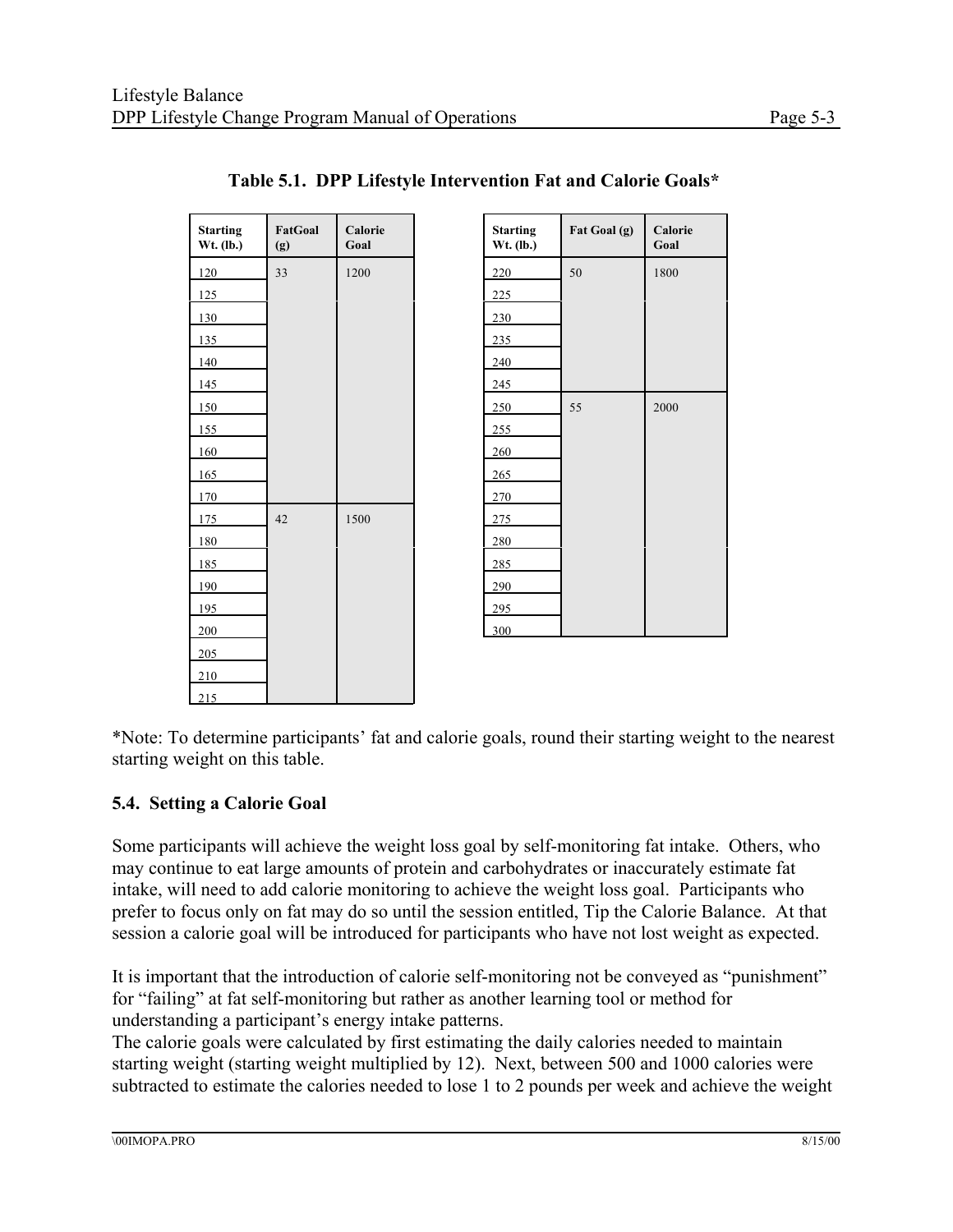loss goal within the first 24 weeks. More calories were subtracted for heavier participants with the rationale that they have more weight to lose to reach the 7% weight loss goal (500 calories were subtracted for starting weights less than 150 pounds, 750 calories for starting weights between 150 and 200 pounds, and 1000 calories for starting weights over 200 pounds.) Finally, the ranges of calories estimated for weight loss were collapsed into one of four standard calorie levels: 1200, 1500, 1800 or 2000.

Some participants may report a low fat/calorie intake without losing weight. In this case, the Case Manager should review the quality of the participants' self-monitoring and if lacking, (for example, if portion sizes are being inaccurately reported, if additions such as cream to coffee are routinely forgotten, etc.), the Case Manager should help the participants improve their selfmonitoring skills. If after attempts to improve self-monitoring, a participant is still not losing weight, it may be necessary to lower the calorie goal further to help him or her achieve the weight loss goal.

Guidelines for adjusting the calorie goal are given in the tool box for weight loss. Although the minimum goal has been set at 1200 calories, the goal may be reduced to 1000 calories if a participant is not losing weight and efforts to improve self-monitoring have been made. Because of the possibility of nutritional inadequacy at an intake of 1000 calories, a daily vitamin and mineral supplement at 100% of the Recommended Dietary Allowances should be prescribed for these participants, and the overall nutritional adequacy of the participant's eating pattern should be carefully monitored. Before assigning a calorie goal below 1000 calories, the Case Manager should contact the LRC.

Lowering dietary calories to a specific level is used in this study as a means to achieving the weight loss goal, rather than as a goal in and of itself. Thus, if a participant is consuming more than the assigned calorie goal, but is achieving the weight goal (and does not have hyperlipidemia, see Protocol), there is no need to focus on greater reductions in calories.

Participants assigned a calorie goal will be asked to either self-monitor calories or follow a study-provided meal plan at the prescribed calorie level. Before being distributed, the sample meal plan should be tailored to suit each participant's food preferences. The meal plan should be presented as a flexible model from which the participant can develop an individualized eating style appropriate for weight loss, rather than as a rigid prescription set in stone.

#### **5.5. Self-monitoring Fat and/or Calorie Intake During the Core Curriculum**

All participants will be instructed to self-monitor fat intake in grams **daily throughout the first 24 weeks of the study and for one week every month thereafter.** Self-monitoring of daily calorie intake will also be assigned in some cases (see above).

All participants are asked to record their intake daily for 24 weeks because of the extensive evidence that self-monitoring is highly correlated with success in reaching dietary change goals. Numerous studies have shown a dose-response relationship between frequency of self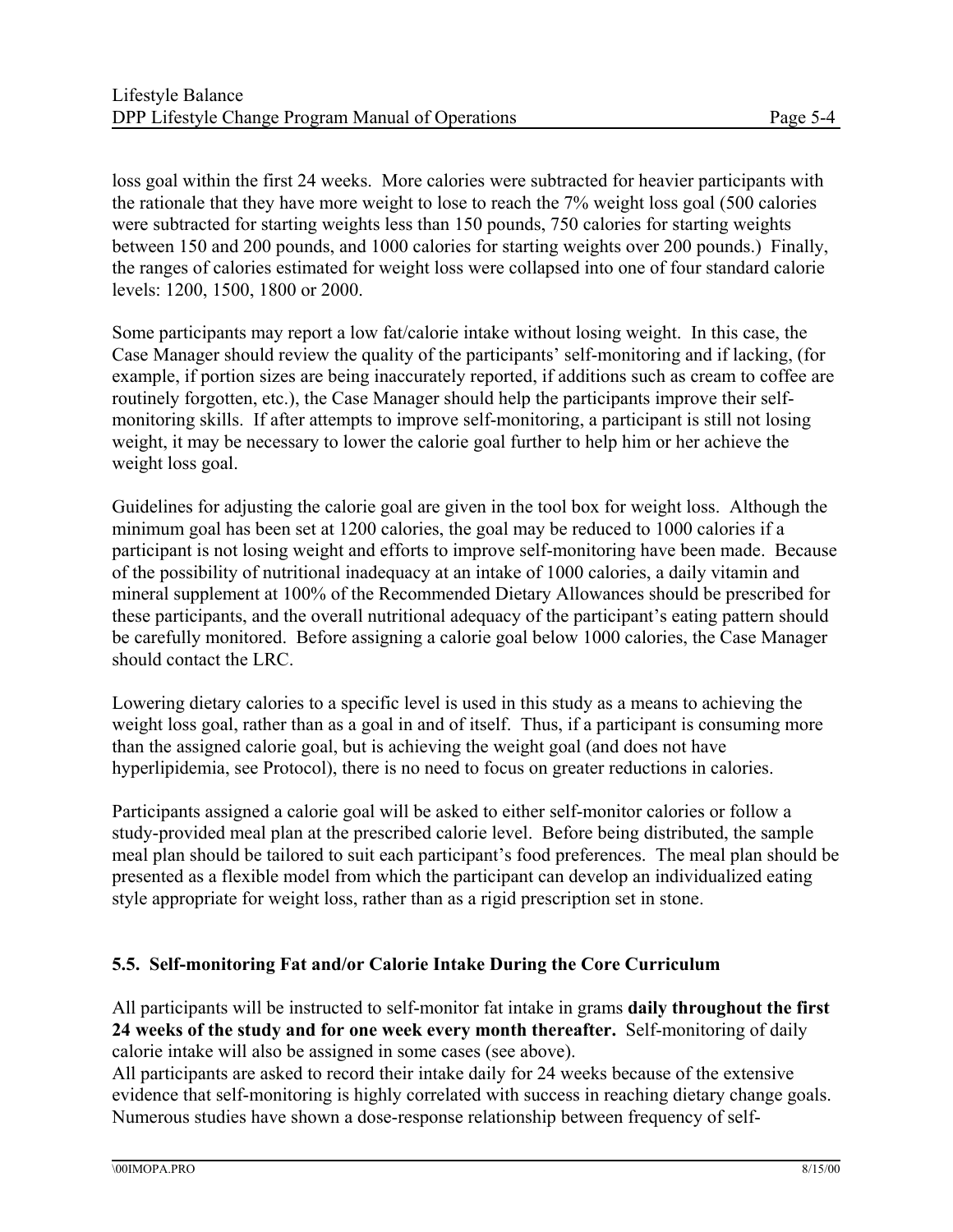monitoring and level of success in losing weight and/or improving cardiovascular risk factors. **Many experts consider self-monitoring the single most effective approach to changing dietary intake.** Participants in clinical trials and behavioral weight loss studies are typically asked to record their intake daily for the first several months of the intervention.

Participants will be given the following standard self-monitoring tools:

- Tools for weighing and measuring foods (a food scale, metal or plastic measuring cups and spoons, a glass measuring cup, ruler).
- A pocket-sized booklet, entitled "Keeping Track," for recording seven days of food intake with fat and/or calorie values, as well as physical activity.
- "The DPP Fat Counter," a nutrient counter alphabetized by food name, with the fat gram and calorie content of household portions.
- A calculator may be provided to those who would like to use one.

Self-monitoring skills will be taught gradually over the first few weeks of the core curriculum, with self-monitoring of dietary intake and physical activity being introduced sequentially depending on which goal the participant chooses to focus on first (see Section 7.2.4., Maintaining the Basic Content and Sequence of Core Curriculum Sessions). Participants will be encouraged to be complete and accurate in self-monitoring and at the same time to feel free to use abbreviations and short-cuts that work for them (e.g., write "Breakfast, 200 calories" when they eat their standard 200-calorie breakfast, provided the Case Manager is well aware of the foods in the breakfast from past records). In other words, the **participant is NOT taught to self-monitor with the thoroughness and detail that would be required if the records were to be entered into a computer for nutrient analyses.** 

It is recognized that not all participants will self-monitor daily at all times throughout the study. However, all participants should endeavor to achieve and maintain daily self-monitoring and should receive a strong and clear message that self-monitoring is the key behavior change strategy in the lifestyle intervention.

All self-monitoring records should be reviewed by the Case Manager. During the session, the review should be kept brief. Summary data should be entered on the DPP Lifestyle Intervention Data Form. After the session, the review should be more thorough, and the Case Manager should write comments on the records and return them by mail or at the next session to the participant. The comments should highlight examples of positive changes the participant has made and help the participant solve any problems encountered, particularly those related to the topics discussed at the previous session. Because the self-monitoring records are intended to help the participant make behavior changes rather than serve as a source of dietary data, the review should *not* be as detailed or extensive as would be the case when documenting food records to be entered for nutrient analysis.

#### **5.5.1. Guidelines for Individualizing the Frequency or Method of Self-Monitoring During the Core Curriculum**